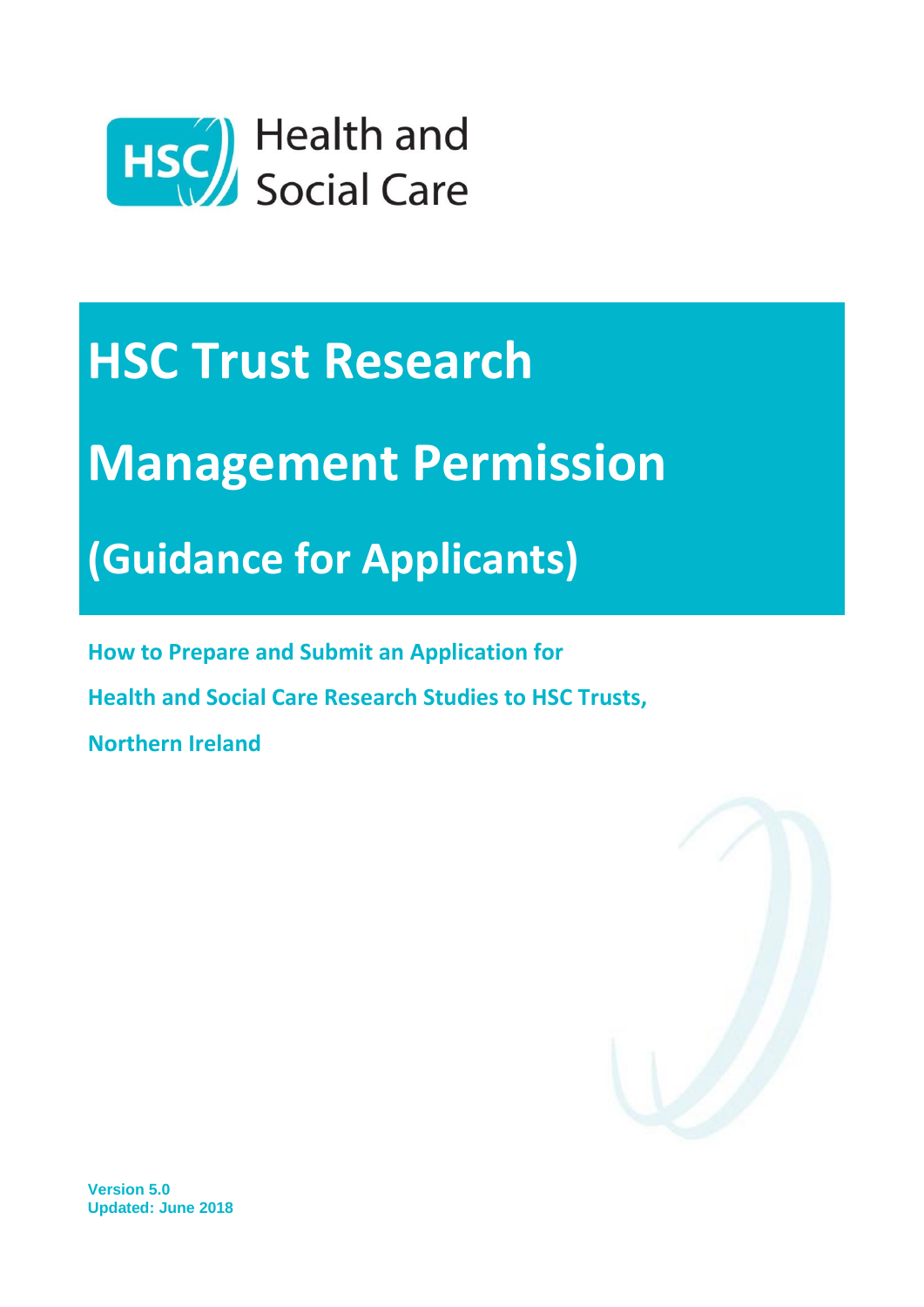## **Table of Contents**

| 1              | <b>Introduction</b>                           | 3  |
|----------------|-----------------------------------------------|----|
| $\overline{2}$ | <b>Pre-Application Stage</b>                  |    |
|                |                                               | 5  |
|                |                                               | 5  |
|                |                                               | 6  |
|                |                                               | 7  |
|                |                                               | 8  |
|                | Principal Investigator/Local Collaborator     | 8  |
|                |                                               | 9  |
|                |                                               | 9  |
|                |                                               | 9  |
|                |                                               | 10 |
|                |                                               | 10 |
| 3              | <b>Process of Submitting IRAS Application</b> |    |
|                |                                               | 10 |
|                |                                               | 11 |
|                |                                               | 11 |
|                |                                               |    |

## Appendices

## Appendix 1

| Contacts for Trust Research Governance Offices  | 12 |
|-------------------------------------------------|----|
| Contacts for HSC Research & Development Gateway | 13 |
| <b>Appendix 2</b>                               |    |
|                                                 | 14 |

## Appendix 3

Page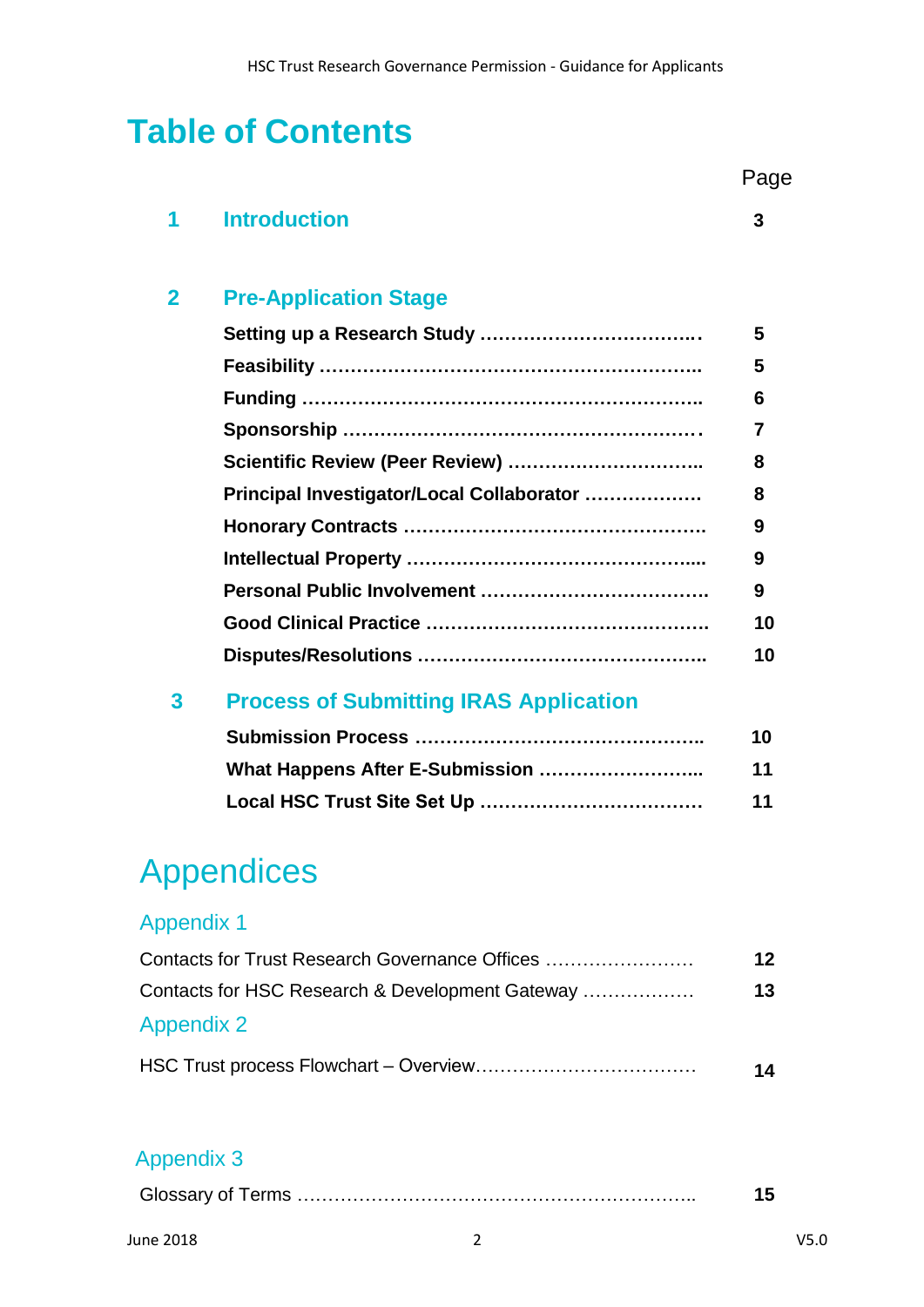### **1 Introduction**

- 1.1 In accordance with the UK Policy Framework for Health & Social Care Research (2017), Research Governance Permission is required before a research study can commence in Health and Social Care Trusts (HSC) in Northern Ireland.
- 1.2 The HSC Trust Research Governance Permission system is designed to:
	- A) provide a standardised approach for obtaining HSC Trust Research Governance Permission for health and social care research studies in Northern Ireland and to ensure compatibility with multi-centre research studies led by other UK nations.
	- B) To protect all those involved in research (participants, researchers, care organisation and employing organisation) by ensuring that all regulatory and governance approvals are in place and are adhered to.
- 1.3 Each HSC organisation is responsible for granting research permission for research studies.

All research applications must be submitted using the web-based **Integrated Research Application System (IRAS)** as the single system for applying for the permission and approvals of health and social care research in the UK. An IRAS account should be created by following the instructions on the website. IRAS can be accessed at:

[www.myresearchproject.org.uk](http://www.myresearchproject.org.uk/)

IRAS captures the information needed for the relevant approvals from the following review bodies:

- Administration of Radioactive Substances Advisory Committee (ARSAC)
- Gene Therapy Advisory Committee (GTAC)
- Medicines and Healthcare products Regulatory Agency (MHRA)
- NHS / HSC R&D offices
- NRES/ NHS / HSC Research Ethics Committees
- Confidentiality Advisory Committee (England and Wales)
- National Offender Management Service (NOMS England and Wales)
- Social Care Research Ethics Committee (England only)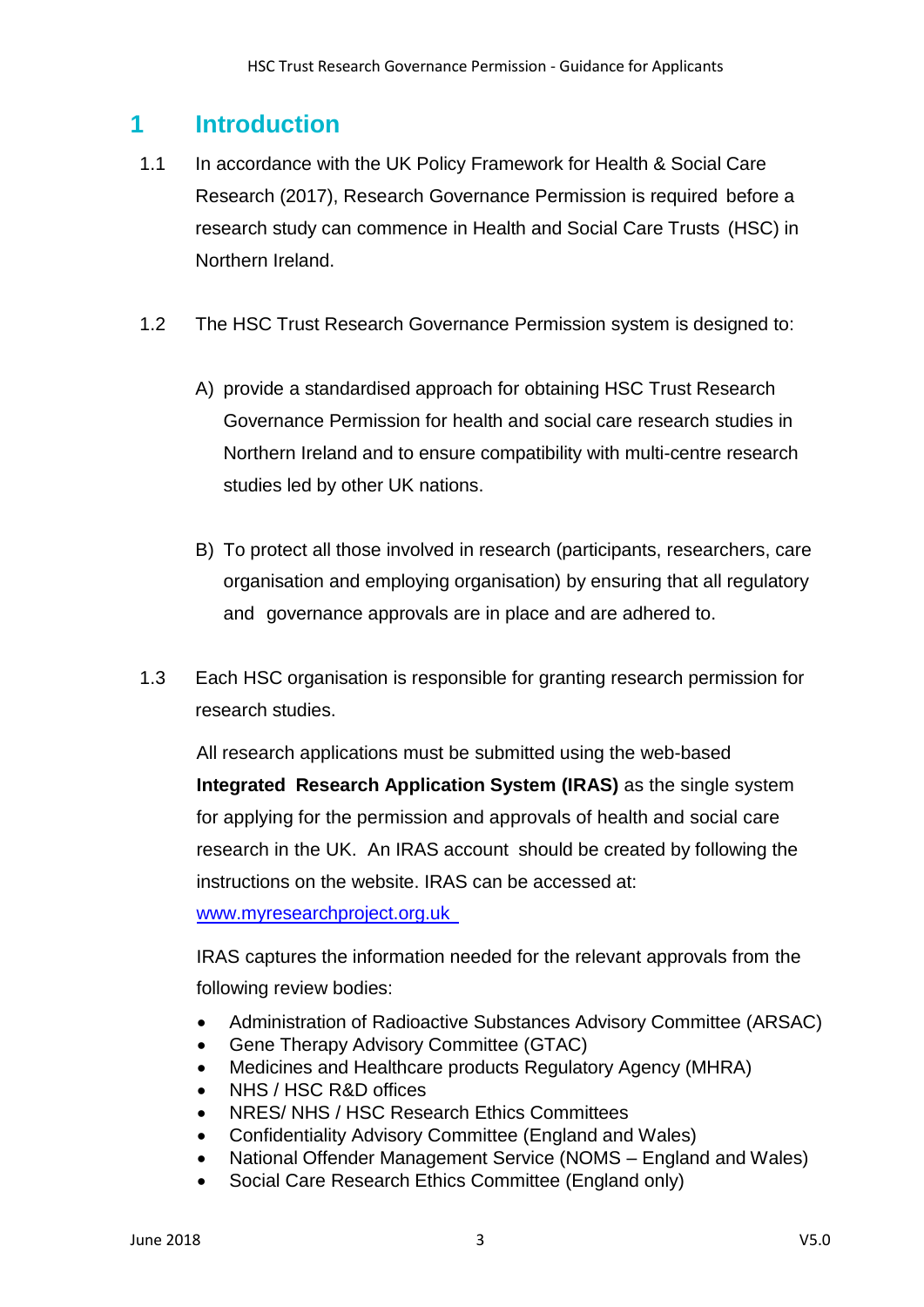It is recommended that new researchers should undertake the e-learning IRAS training programme available on the website under t h e Quick Links section. By doing so, this should familiarise applicants with the software and enable efficient navigation through the system.

1.4 There are two types of research applications, involving a number of different categories of studies:-

 **Single centre studies** (involving only one HSC Trust in Northern Ireland, those requiring ethical approval and those which do not require ethical approval); and

**Multi-centre studies** (involving more than one HSC Trust in Northern Ireland or with one or more UK nations).

**All** categories of research applications (including single centre studies) will require E-Submission of the IRAS form via the IRAS system through the Central Booking System based in Manchester. Contact Telephone number is 0207 1048000 (Available 9am to 4.30pm on week days, excluding bank holidays).

- 1.5 HSC Trust Research Governance Permission is required if your research involves:
	- Patients/clients (tissue, organs, data)
	- Staff
	- Resources (consumables, equipment)
	- Premises (facilities, resources)
- 1.6 Research studies involving primary care (General Practitioners, Dentists, Opticians, Community pharmacists), are not the responsibility of HSC Trusts, *unless* the primary care premises are owned by HSC Trusts or staff involved in the research are employed by HSC Trusts.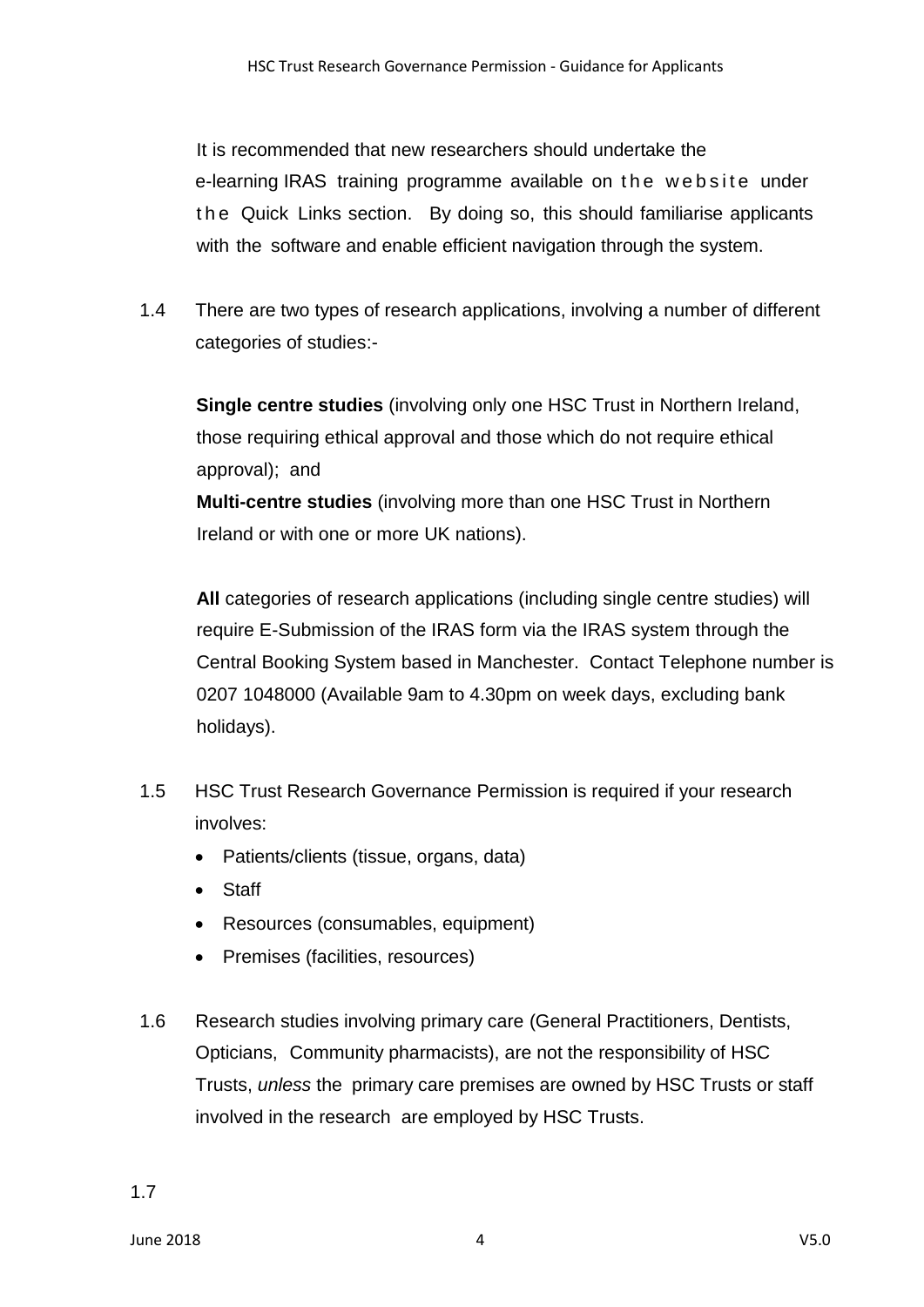## **2 Pre-Application Stage**

It is important to establish that you are actually conducting research within HSC Trusts, rather than service evaluation/service development or clinical audit. (See <http://www.hra-decisiontools.org.uk/research/> for information on defining research and decision tool). The following areas have been identified for the applicant to consider, prior, to submitting an IRAS application to HSC Trust Research Offices for research governance permission

#### **Setting up a Research Study**

2.1 When setting up a research study it is important to make contact with the HSC Trust Research Office at an early stage. Discuss key areas such as feasibility, funding, sponsorship, scientific review, identification of local Principal Investigator/Local Collaborator, and requirement for honorary research contracts/research placement agreements. These must be secured, prior to submitting IRAS applications for HSC Trust Research Governance Permission. This will ensure that relevant governance issues can be identified early in the process, avoiding delays in the later stages. For non-HSC Trust staff, it is advisable that researchers involving Universities/University students should similarly make early contact with the relevant HSC Trust Research Office, for advice (Appendix 1). Studies should be initiated and prepared in draft through the Integrated Research Application System. Draft applications can be transferred to members of the research team for review and, where applicable, to the relevant HSC Trust Research Office to review in terms of application for sponsorship and funding only.

#### **Feasibility**

2.2 The feasibility of all studies should be considered as part of the development of the study protocol, with particular reference to the patient/client population to be sampled and available resources. If the study requires input from support departments of HSC Trusts, e.g. Pharmacy, Laboratory, Medicine, Radiology/ Radiation Protection, contact must be made with the Heads of those Services/Departments to discuss feasibility and costs at an early stage. Details of contacts for support departments are available from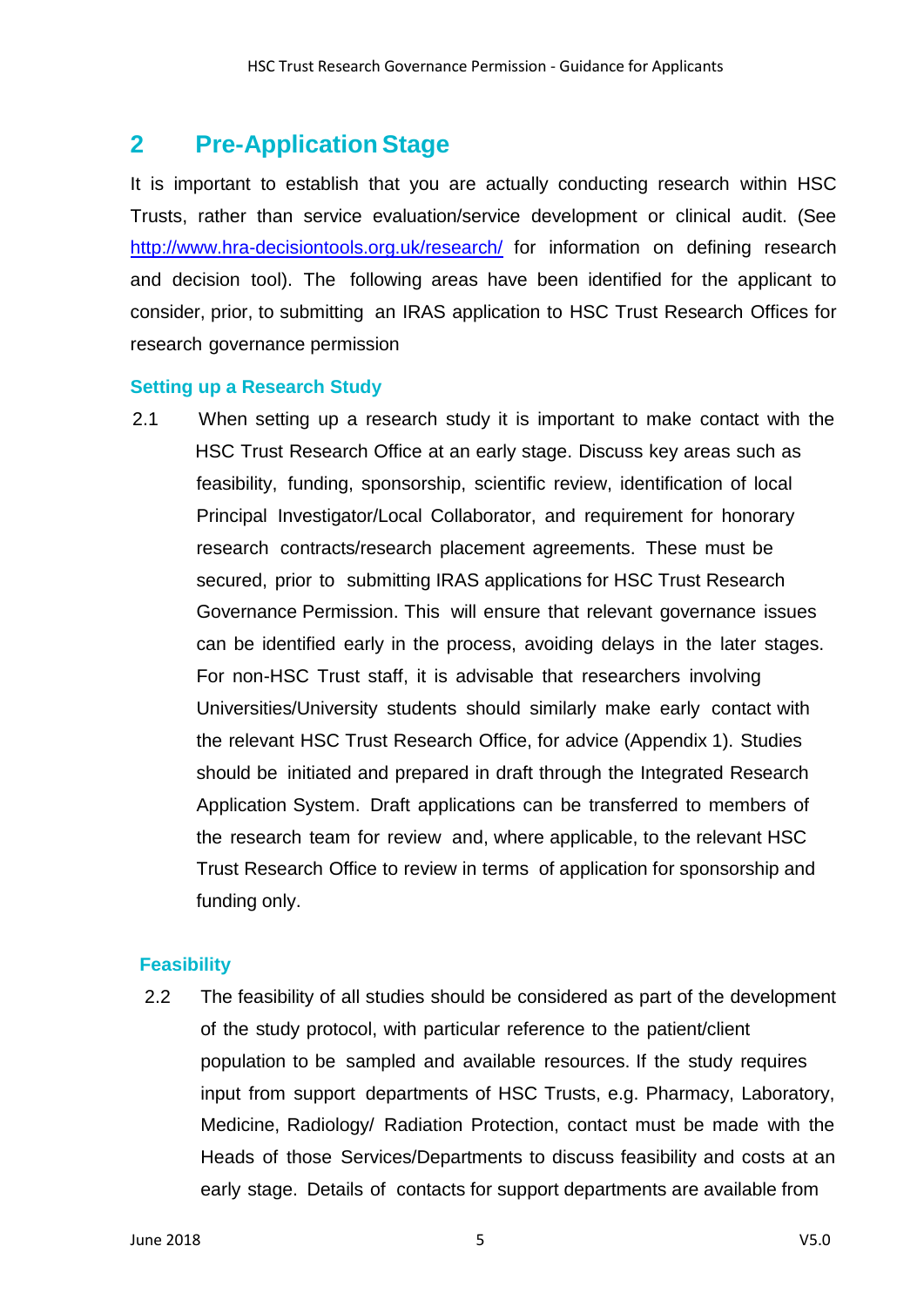#### **Funding**

- 2.3 Applicants should provide written evidence of funding arrangements for the research study. If funding has not been secured before submission for research governance approval, the funding body may require changes to the research study, which could result in the need to submit substantial amendments or even withdraw and re-submit the application. This is particularly important for studies that are not commercially sponsored and require substantial financial support from non-commercial bodies or HSC Trusts.
- 2.4 HSC Trust research governance permission for the conduct of research requires assurance that the study is properly funded with sufficient personnel, financial and material resources to ensure responsible conduct of the study until completion. This shall include an assessment on research, treatment and service support costs as well as impact upon the provision of care and services by the HSC Trust. All financial aspects of projects are reviewed by HSC Trust Finance staff before final research governance permission can be granted. It is extremely important that all financial implications to HSC Trusts are carefully considered at the outset of a project.
- 2.5 Researchers are reminded that research that requires access to the resources, patients, staff and/or premises of HSC Trusts will, in many cases, have cost implications for the HSC organisations concerned. Experience indicates that funding to cover these costs is often not included in grant applications, resulting in a range of potential or actual difficulties. These include:
	- The Trust being unable to accommodate the research
	- Research having to be stopped
- 2.6 Researchers are requested to ensure that grant applications in support of research studies involving HSC Trusts take account of these costs and include sufficient funds to cover them. Information on costings for HSC staff time, and resources can be obtained from Trust Research Offices.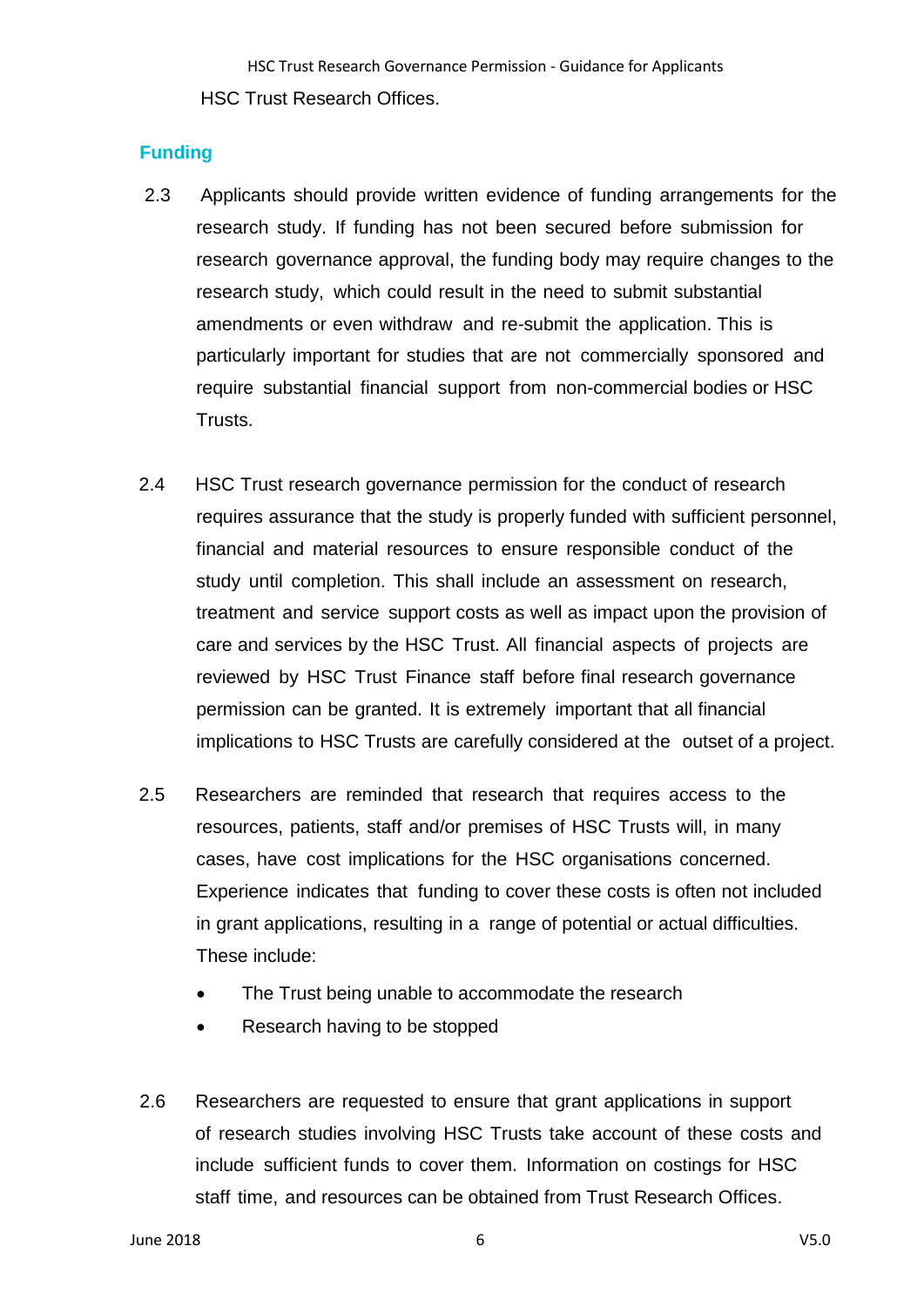#### **Sponsorship**

- 2.7 It is a requirement for all research to have a sponsor in accordance with the Research Governance Framework for Health and Social Care.
- 2.8 In addition, under the Medicines for Human Use Clinical Trials Regulations 2004 and the Amendments Regulations 2006, it is a legal requirement for all Clinical Trials of Investigational Medicinal Products (CTIMPs) to have a Sponsor.
- 2.9 Any research requiring the collaboration of the HSC Trust must have an organisation who has agreed to undertake the responsibilities of the research sponsor/co-sponsor. The sponsor takes responsibility for the initiation, management and financing (or arranging the financing of that research study). This involves ensuring the design of the study meets the required standards and that arrangements are in place to ensure appropriate conduct and reporting.
- 2.10 Prior to requesting any study approvals through IRAS (REC, R&D, MHRA etc) sponsorship arrangements must be in place. Where an external sponsor cannot be secured for a study, application may be made to a HSC Trust Research Office. If the HSC Trust is sponsoring your study the Trust must ensure that the study is of an appropriate scientific quality. If the study has been, or will be reviewed for scientific quality by an external funder it may not need further peer review. If the study will not be reviewed by an external funder, the HSC Trust Research Office will obtain a peer review.
- 2.11 The HSC Trust Research Office must verify that the sponsorship/cosponsorship arrangements are appropriate for the study whether sponsored/co- sponsored by the HSC Trust or an external organisation. Once the sponsor is agreed, it is a formal requirement to have the sponsor either:
	- Sign electronically authorise the "Declaration by the sponsor's representative" part of the IRAS application; or
	- Provide a letter confirming their agreement to the "Declaration by the sponsor's representative" part of the IRAS application.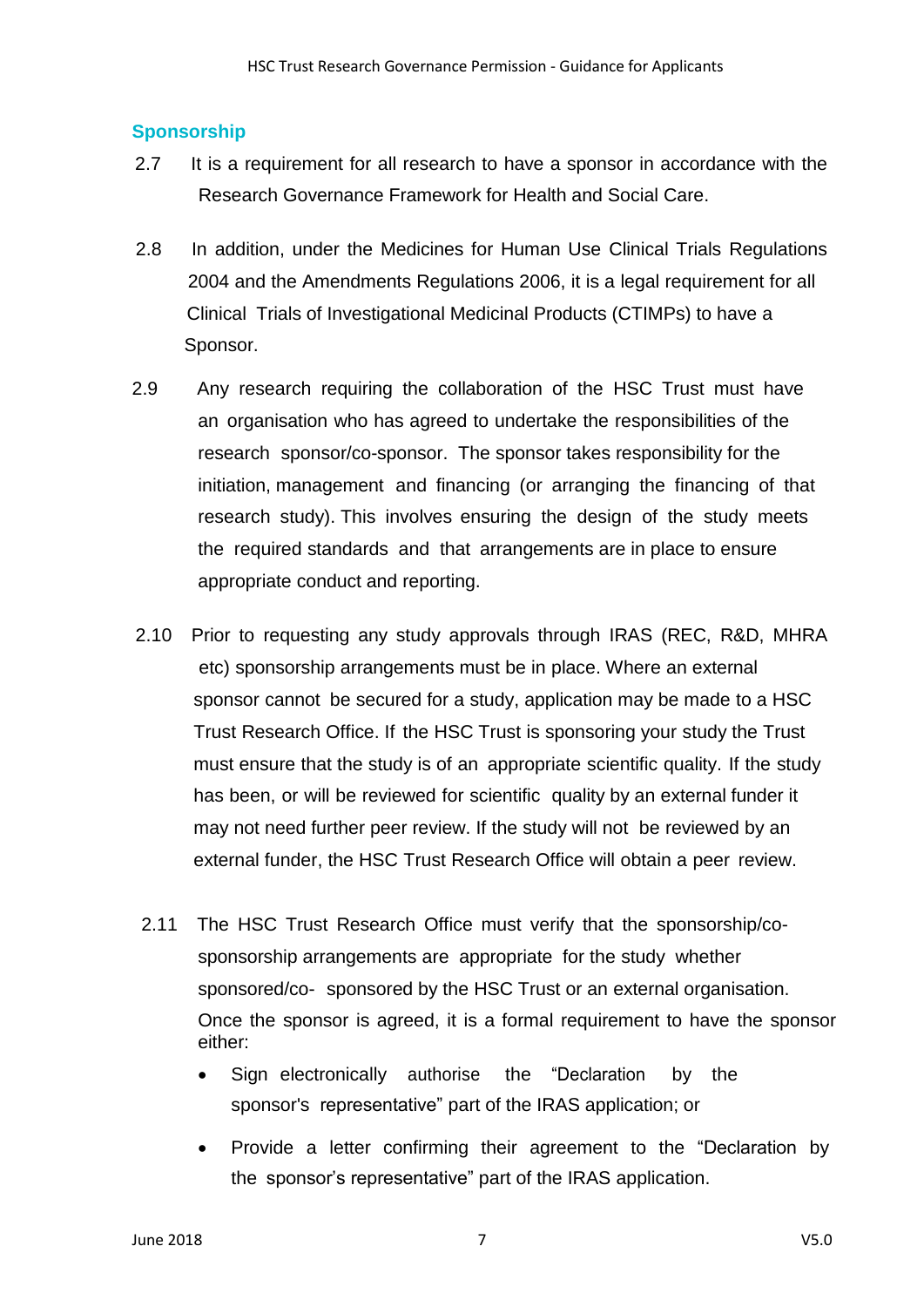- 2.12 When making a sponsorship/co-sponsorship application to the HSC Trust Research Office the following should be submitted:
	- Draft IRAS Form and IRAS SSI Form<sup>1</sup>
	- Research Protocol (version control and date), including Participant Information Sheets and Informed Consent Forms, where applicable.
	- External Referees or other scientific critique report (if available) or Funding Confirmation letter from a recognised funder completing peer review
	- Peer review nominations (if external scientific critique not available)
- 2.13 Trust Research Office will review your study, complete a peer review if required, assess the appropriate sponsorship/co-sponsorship arrangements, initiate sponsorship/co-sponsorship agreements and negotiate contracts.

#### **Scientific Review (Peer Review)**

2.14 When making an application for HSC Trust Research Permission, the HSC Trust Research Office expects to receive a research study protocol that has already obtained a favourable scientific review (also known as peer review or scientific critique). The sponsor of the research is responsible for the scrutiny of the hypothesis, design, methodology and analysis of a proposed research study. This review should be carried out by independent experts. Arrangements for peer review should be commensurate with the scale of the research and the potential risks or burdens involved for participants.

#### **Principal Investigator/Local Collaborator**

2.15 Where a Chief Investigator is not based in a HSC Trust, a Principal Investigator/Local Collaborator should be identified for all participating Trusts. If you are unable to identify a suitable Principal Investigator/Local Collaborator, contact the HSC Trust Research Office.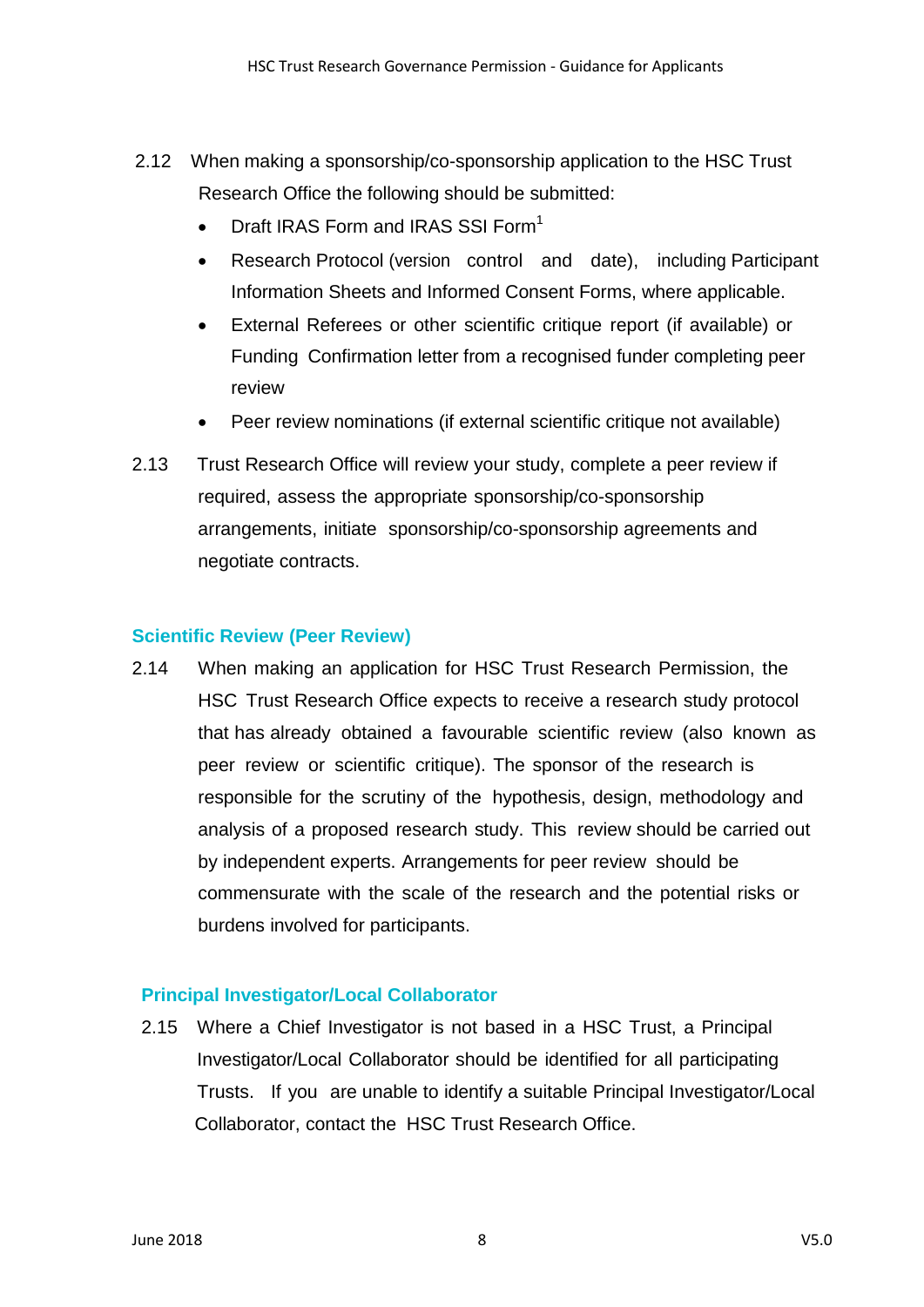#### **Honorary Contracts/Research Placement Agreements**

2.16 For research involving non-HSC Trust staff wishing to have access to HSC Trust patients/clients, staff, premises, it is a requirement that an honorary contract application/letter of access/research placement agreement be completed (along with any necessary pre-employment requirements for e.g. occupational health clearance, Access NI check, photographic evidence, etc.). It is advisable to make early contact with HSC Trust Research Offices as these applications may involve other HSC support departments – e.g. Human Resources and Occupational Health Departments.

#### **Intellectual Property**

2.17 All HSC bodies must identify, manage and exploit Intellectual Property (IP), arising from HSC research. The HSC R&D Division of the Public Health Agency established HSC Innovations as a regional service for the support and management of innovation and IP within the HSC. Further advice on IP for HSC R&D can be obtained via the HSC Trust Research Offices or by contacting [www.innovations.hscni.net](http://www.innovations.hscni.net/)

#### **Personal and Public Involvement (PPI)**

2.18 Organisations have a statutory duty to involve service users and the public in the commissioning, planning and delivery of all Health and Social Care services. This process is known as PPI. Integrating PPI into the research process ensures that researchers prioritise topics that are important for service users, and formulate questions, processes and outcomes that are patient and public centered rather than solely researcher led. Engaging with PPI representatives as partners rather than research subjects has been shown to produce a range of benefits and impacts. It brings about benefits to researchers, PPI representatives themselves and to the wider community. In relation to engaging PPI representatives within specific research projects, it is recommended where no PPI contact is available to the researcher, to make contact with the local Trust Research Office who may be able to assist in identifying suitable contacts. There is also a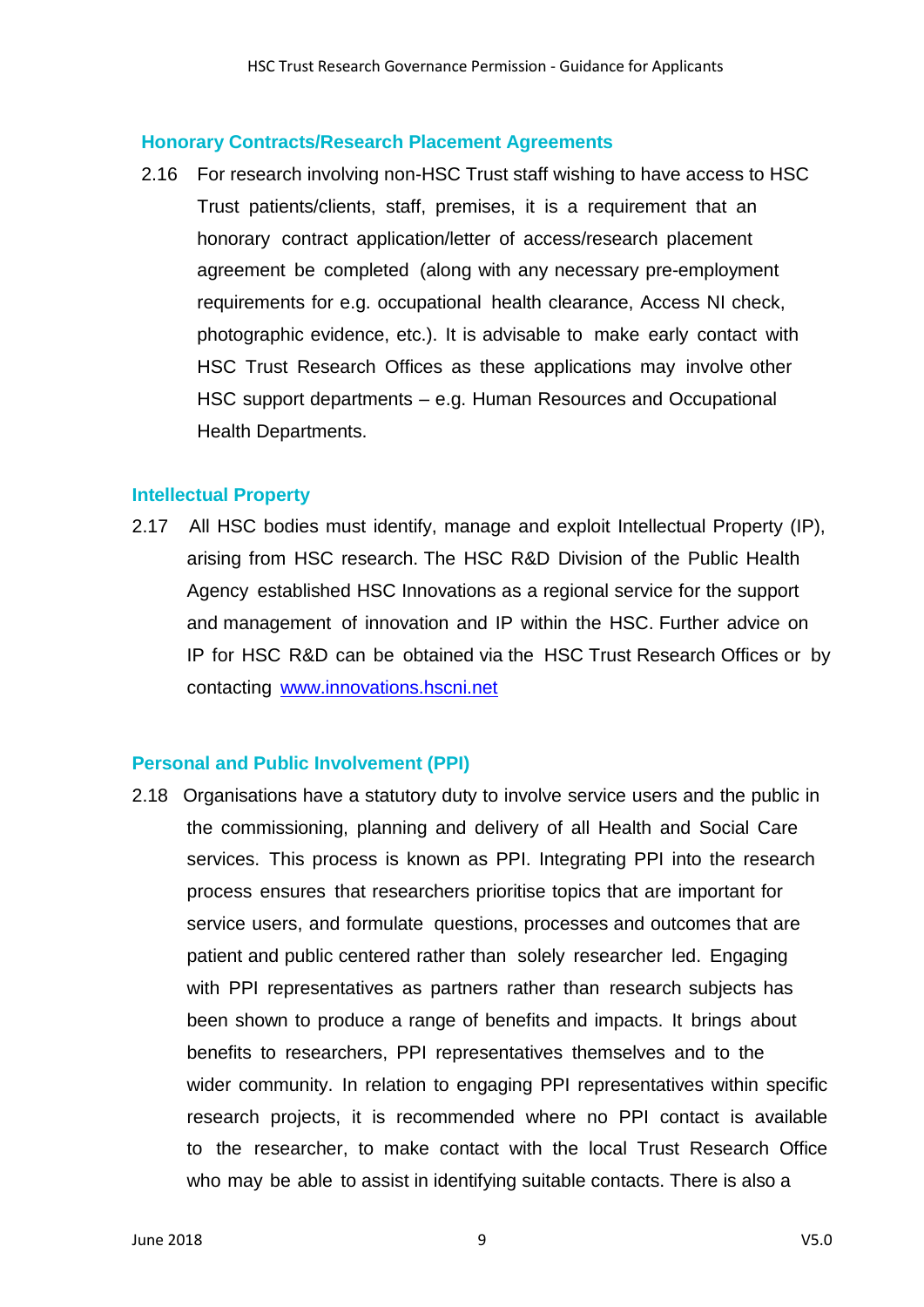regional research group established within the Public Health Agency <http://www.research.hscni.net/pier-ni-public-involvement-enhancing-research>

#### **Good Clinical Practice (GCP) Training**

2.19 Any member of the research team conducting research involving Health and Social Care should have completed appropriate training, including GCP training for clinical trials and to provide HSC Trust Research Offices with certified evidence. Access to GCP e-learning and training can be obtained by contacting HSC Trust Research Offices who will provide a link to the NIHR GCP e-learning programme. GCP training must be updated every 3 years, or as indicated by Sponsor.

#### **Disputes/Resolutions**

2.20 Any concerns or dissatisfaction with the HSC Trust Research Governance Permission process must be addressed, in the first instance, to the Relevant HSC Trust Research & Development Manager. If a satisfactory outcome is not reached, then the relevant HSC Trust Director of Research & Development may be approached to resolve any outstanding issues. Any remaining issues can be addressed through the Executive Director responsible for Research and Development at Trust Board level.

#### **3 Process of Submitting an IRAS E-Submission**

3.1 Once the pre-application stage has been fully completed, please proceed to submit the IRAS form, together with supporting documents as per detailed guidance at [www.myresearchproject.org.uk/help/contents/StepByStep\\_v2-0\\_20180628.pdf.](http://www.myresearchproject.org.uk/help/contents/StepByStep_v2-0_20180628.pdf) **All** NHS/HSC study applications (single and multi-centre studies) are made through the e-submission of the IRAS Form and associated documents through the IRAS system and applications are booked in through the Central Booking Service (including studies which do not require a REC review).

#### **IRAS e-Submission Process – summary**

- 1. Complete the IRAS Form
- 2. Upload all applicable study documents to the IRAS Form checklist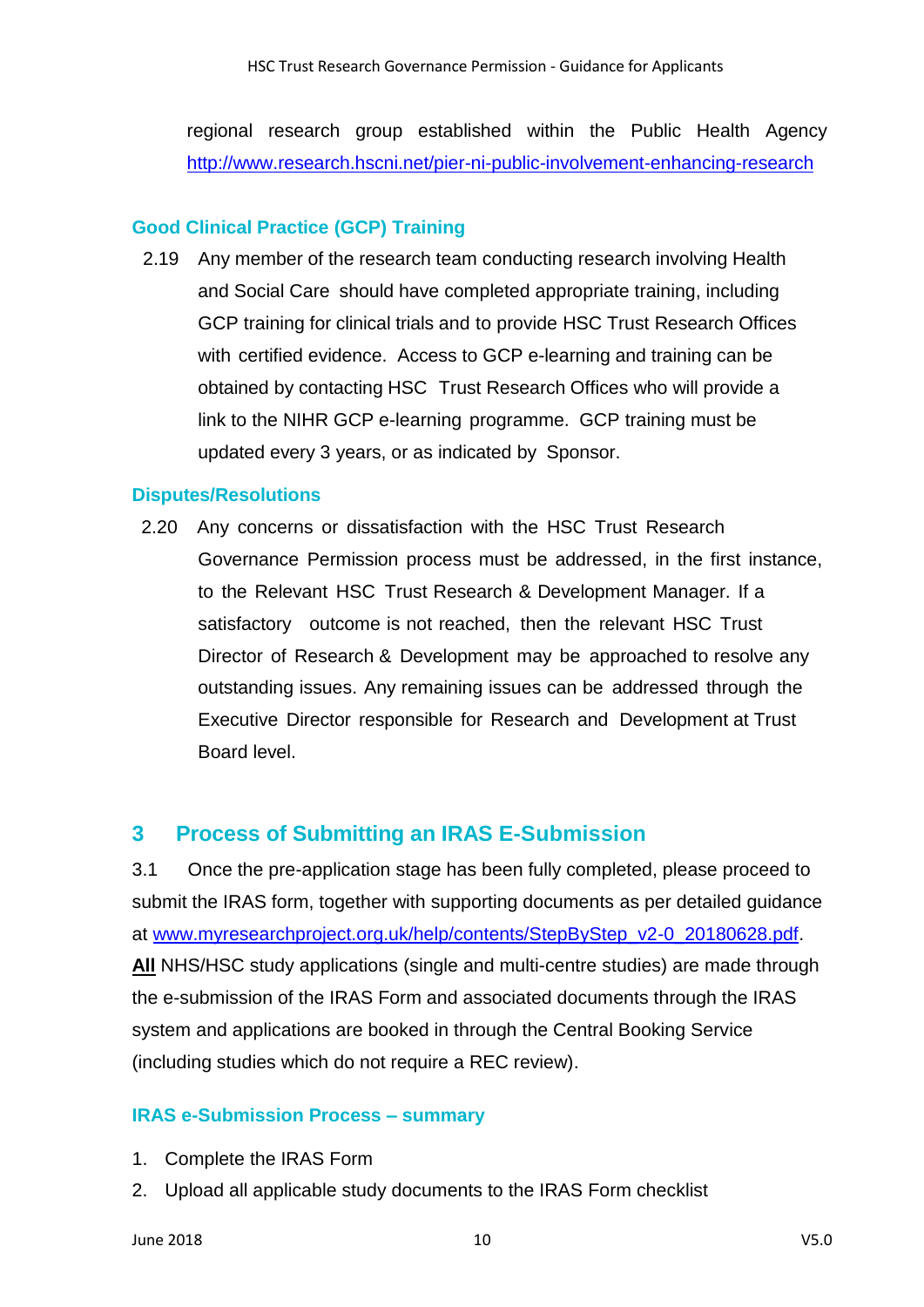- 3. Ensure the application is ready to submit and passes the verification step. The IRAS Form e-submission tab gives guidance on this, as noted in above link.
- 4. Book in the application for review using the Central Booking Service based in Manchester, Telephone 0207 1048000 (between 9am and 4.30pm on weekdays, excluding bank holidays). If the study requires Research Ethics Committee (REC review, the service will book the REC meeting slot at the same time as enabling e-submission. For non-REC studies the service will enable e-submission. Applicants will receive a confirmation email from the Central Booking Service.
- 5. Add the booking information to the first page of the IRAS Form.
- 6. Click the "E-submit application" button to submit the application.

*NB. The Central Booking Service asks questions relating to the application in order to assign the application to the correct Research Ethics Committee reviewers if the Study requires ethical approval. The research applicant should make the call to the Central Booking System as the person making the call must understand what the study entails.*

#### **What happens after e-submission?**

3.2 The system will automatically send the IRAS Form and associated documents to the lead nation to carry out NHS/HSC study-wide review. If applicable, the system also sends the application to the Research Ethics Committee for their review.

The IRAS Form e-submission tab displays a history which will show what has been submitted and when.

The person undertaking NHS/HSC study-wide review and the Research Ethics Committee, where applicable, will contact the applicant as the application goes through the review process.

If the application indicates that the study will have participating NHS/HSC organisations in other UK nations, the lead nation will share the application with national coordinating functions of the participating nations – for NI, this is the HSC Research Application Gateway.

#### **Local HSC Trust Site Set Up**

3.3 It is important for local site set up processes, that applicants should email the IRAS SSI form, checklist and associated documents, along with any local HSC Trust forms to the participating HSC Trust Research Offices, using the contact details in appendix 1.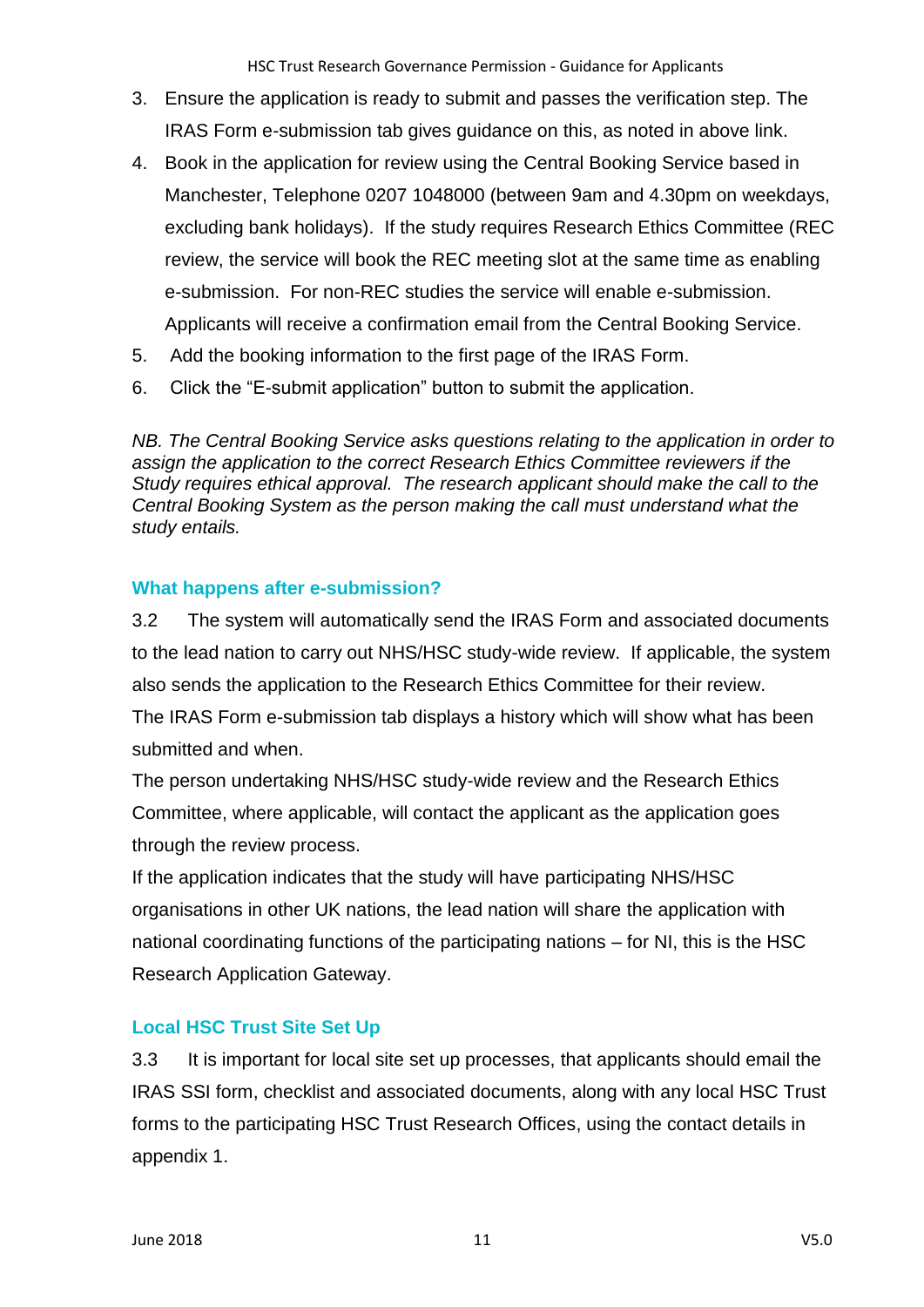### **APPENDIX 1**

Research & Development Office **Belfast Health and Social Care Trust** Room 2010, 2<sup>nd</sup> Floor King Edward Building Royal Hospitals Site Grosvenor Road Belfast, BT12 6BA Tel: 028 9063 6366 Email: [ResearchApprovalTeam@belfasttrust.hscni.net](mailto:ResearchApprovalTeam@belfasttrust.hscni.net)

Research & Development Office

**Southern Health and Social Care Trust** Ramone Building Craigavon Area Hospital 68 Lurgan Road, Portadown BT63 5QQ Tel: 028 3756 3755 [Email:](mailto:Irene.Knox@southerntrust.hscni.net) [irene.knox@southerntrust.hscni.net](mailto:irene.knox@southerntrust.hscni.net)

Research & Development Office **South Eastern Health and Social Care Trust** Room 19, Home 3 Ulster Hospital Dundonald Belfast BT16 1RH Tel: 028 90553101 Email: [paul.carlin@setrust.hscni.net](mailto:paul.carlin@setrust.hscni.net)

Research & Development Office **Northern Health and Social Care Trust** Bush House Antrim Area Hospital Antrim BT41 2QB Tel: 028 94424653 Email: [frances.johnston@northerntrust.hscni.net](mailto:frances.johnston@northerntrust.hscni.net)

Research & Development office **Western Health and Social Care Trust** Clinical Translational Research & Innovation Centre (C-TRIC) Altnagelvin Area Hospital Glenshane Road Londonderry, BT47 6SB Tel: 028 71611362 Email: [sally.doherty@westerntrust.hscni.net](mailto:sally.doherty@westerntrust.hscni.net)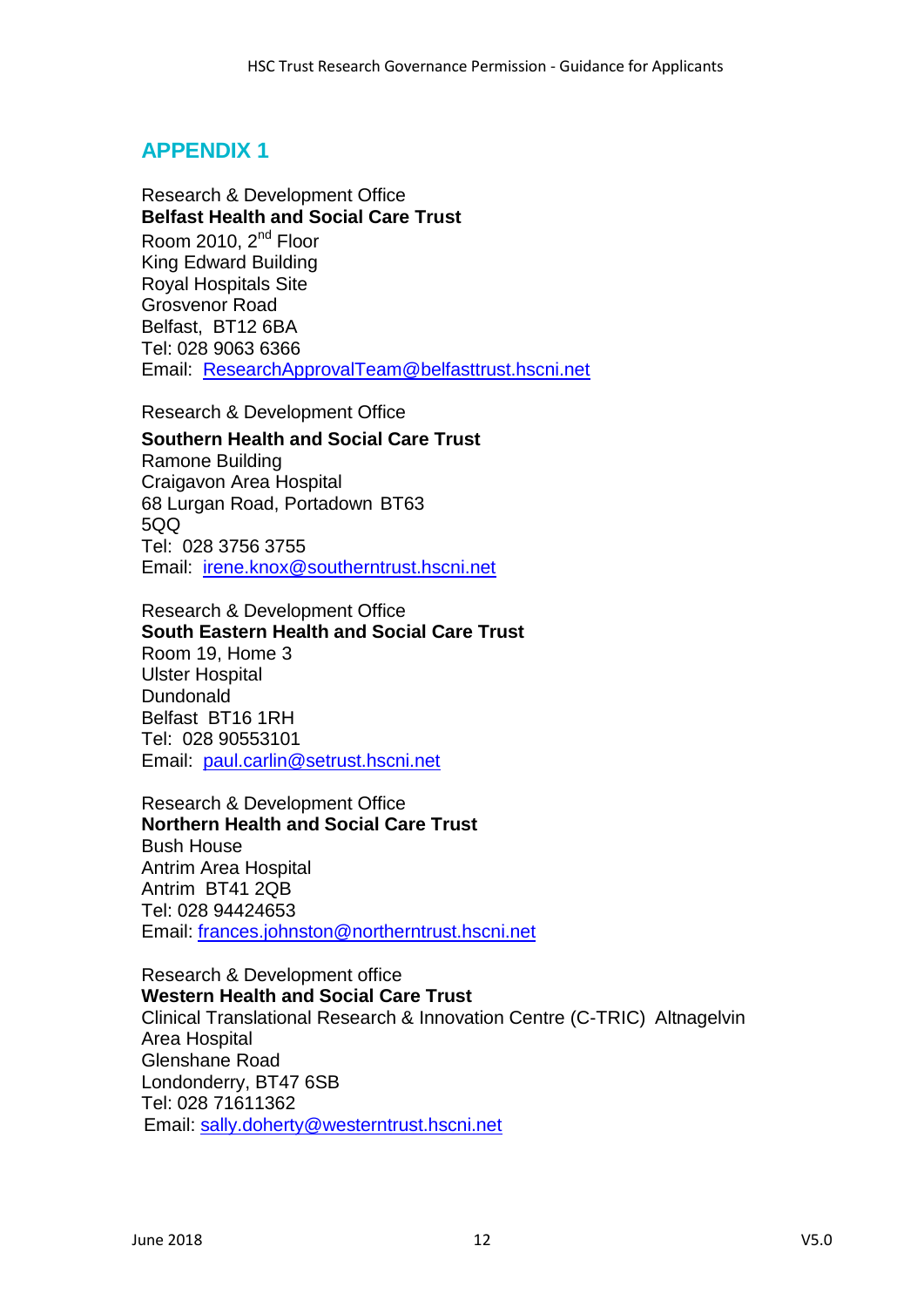#### **HSC R&D Application Gateway**

**CTRIC** Altnagelvin Area Hospital Glenshane Road Londonderry Northern Ireland BT47 6SB Tel: (028) 71611126 Email: **[research.gateway@hscni.net](mailto:research.gateway@hscni.nethscni.net)**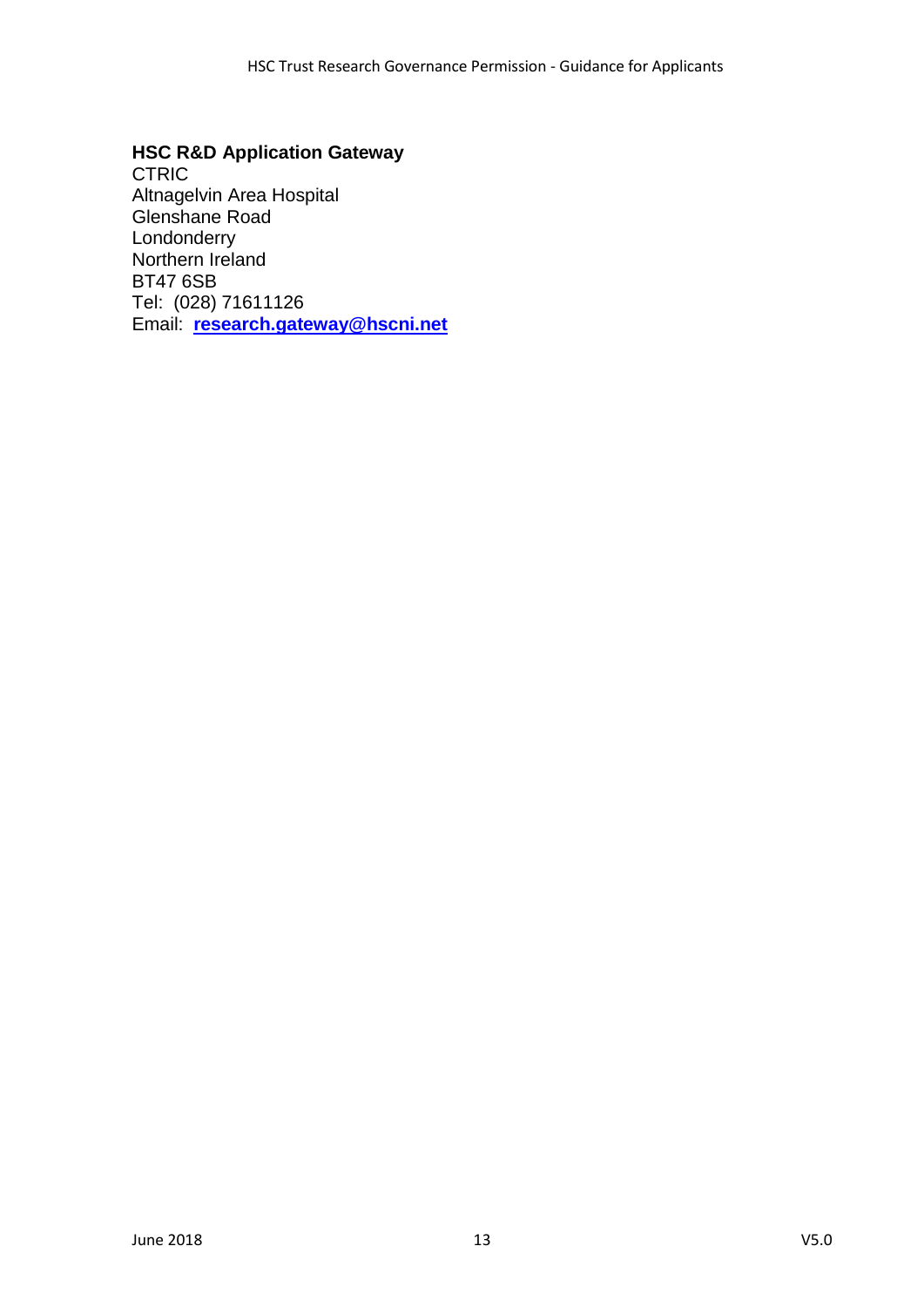### **Appendix 2**

#### **HSC TRUST STUDY PROCESS OVERVIEW FLOWCHART**

**The flowchart for ALL research applications is as follows:**

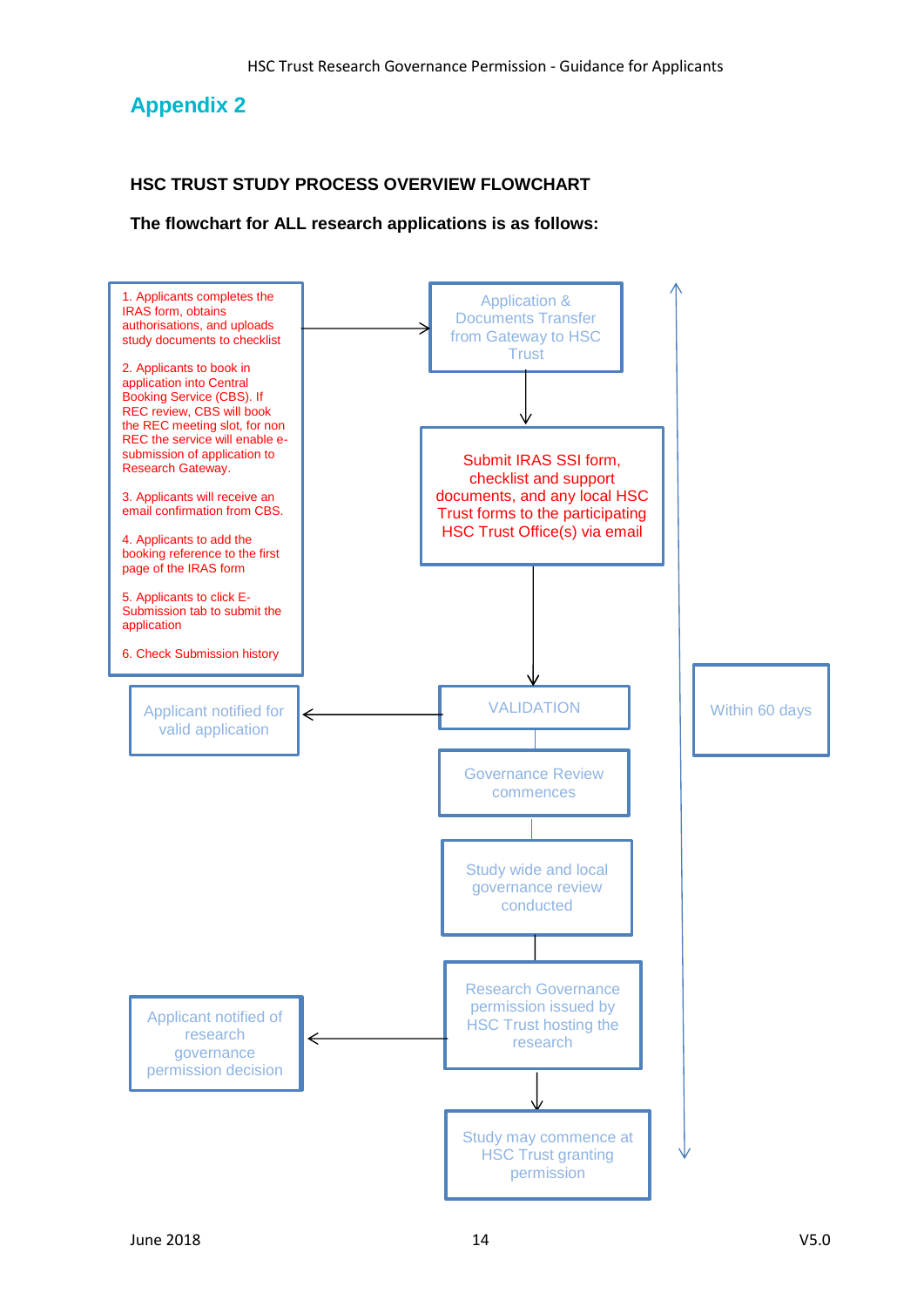## **Appendix 3**

#### **Glossary**

**Amendment** A change made to the terms of an application for NHS permission, the protocol or any other supporting documentation after the study has started. A study is normally considered to start with the commencement of any protocol procedures.

**ARSAC** Administration of Radioactive Substances Advisory Committee.

**EDGE** Research Management System Database**.**

**Chief Investigator (CI)** The investigator with overall responsibility for the research. In a multi-site study, the CI has coordinating responsibility for research at all sites.

**Global governance checks** The checks generic to the study. They are undertaken once on behalf of all NHS organisations taking part in the study.

**Governance checks** A number of checks which aim to provide assurances that a study complies with applicable regulatory and statutory requirements.

**GTAC** Gene Therapy Advisory Committee. GTAC has UK-wide responsibility for the ethical oversight of proposals to conduct clinical trials involving gene or stem cell therapies. The Committee also advises Ministers on the development and use of gene and stem cell therapies and works with other Government agencies with an interest in this area, such as the Medicines and Healthcare products Regulatory Agency (MHRA), the Health and Safety Executive (HSE) and the Human Tissue Authority.

**HSC** Health and Social Care.

**IRAS** Integrated Research Application System.

**Local Collaborator** Studies that do not require a local principal investigator at each site, but require someone that is willing to act as the Trust contact for the coordination and facilitation of the research.

**Local governance checks** The checks required to be undertaken by an individual NHS organisation in respect of the study. They must be conducted by each NHS organisation participating in the study.

**MHRA** Medicines and Healthcare products Regulatory Agency.

**National Information Governance Board (NIGB) –** Closed as from 31 March 2013 with functions transferred to the **Confidential Advisory Group** for England and Wales. (Privacy Advisory Committee responsible in Northern Ireland).

**National Offender Management Service (NOMS)** responsible for commissioning and providing offender services in the community and in custody in England and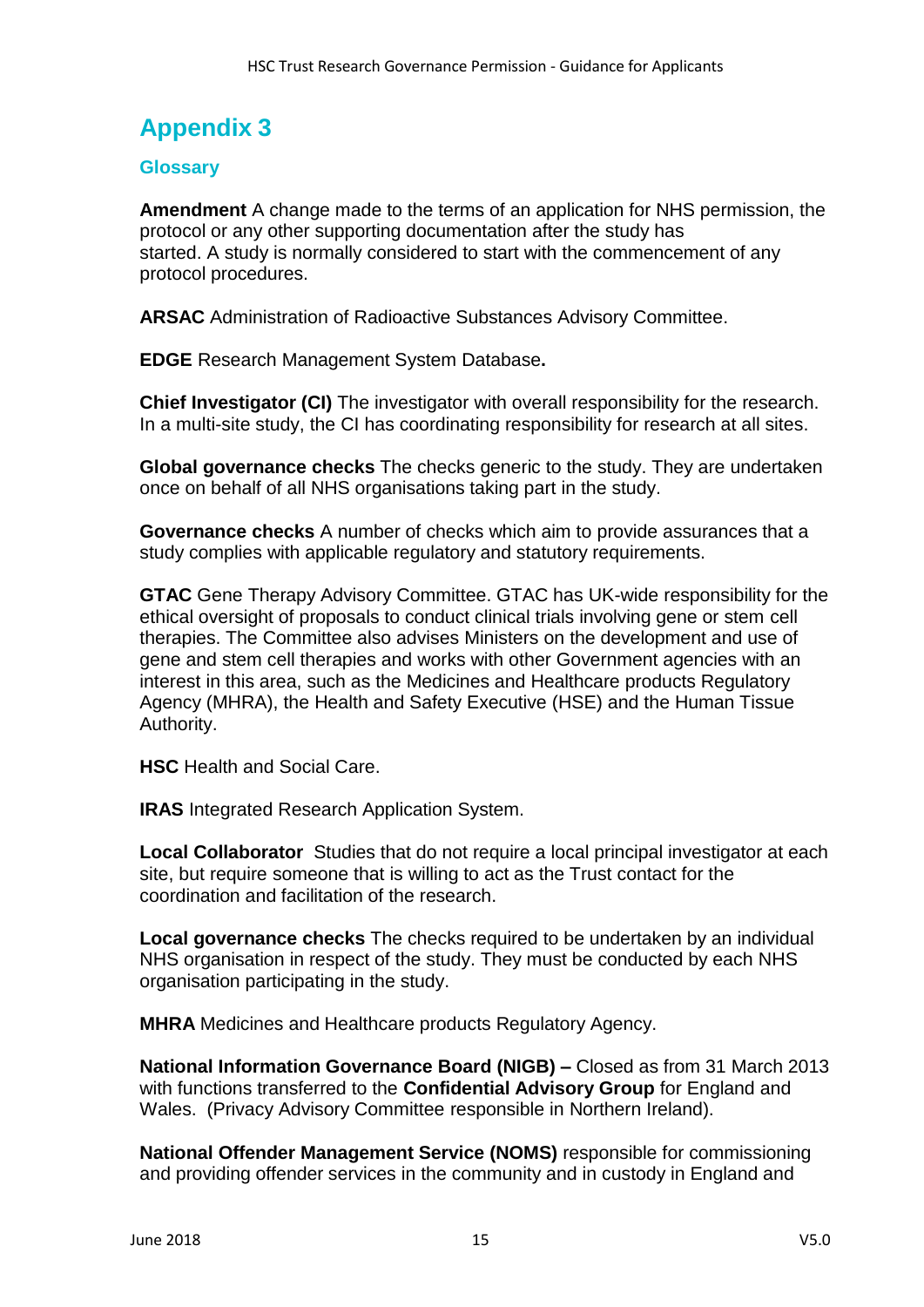Wales**. (**SEHSCT responsible for co-ordination of research involving prison services in Northern Ireland**).**

**NHS** National Health Service.

**NHS organisation** All organisations within the National Health Service who provide health or social care (i.e. NHS Trust).

**NHS permission** The permission from the NHS organisation providing care to conduct the research at a NHS site before any research procedures are commenced at a particular site, i.e. permission from the Local Health Boards. Also known as R&D approval or Research Governance Approval.

**NHS REC Form** The application form which collects the study data required by a Research Ethics Committee to review a study. The online form is a smart form designed to save time when completing it. As certain questions are answered, information will auto populate in other relevant places and the answers to certain questions will deactivate or activate other sections of the form.

**NHS/HSC R&D Form** The NHS/HSC R&D form is split into NHS/HSC R&D form (project information) and NHS/HSC R&D form (SSI). Applications for NHS permission require both forms, the NHS/HSC R&D form (project information) which contains the project-wide information and the relevant NHS/HSC R&D form (SSI) with local information. These forms are used by the R&D or Research Governance offices to review a study. The project-wide information allows the study to be assessed and the SSI local information allows an assessment of the suitability of the local investigator, site and facilities.

**NHS/HSC R&D Offices** – Departments within HSC Trusts that are responsible for managing health and social care research.

**NRES** National Research Ethics Service.

**NRES/NHS/HSC Research Ethics Committees** responsible for protecting the rights, safety, dignity and well-being of research participants, facilitating and promoting ethical research that is of potential benefit to participants, science and society. (Office for Research Ethics Committees, Northern Ireland)

**Primary care** The provision of services by GPs and primary care teams in health centres and surgeries; and the services provided by independent contractor professions for e.g. opticians, dentists and community pharmacists.

**Principal Investigator (PI)** Where the research takes place in more than one site, this is the individual who is responsible for the research at a particular site; there will be one PI per site.

**R&D** Research and Development.

**REC** Research Ethics Committee.